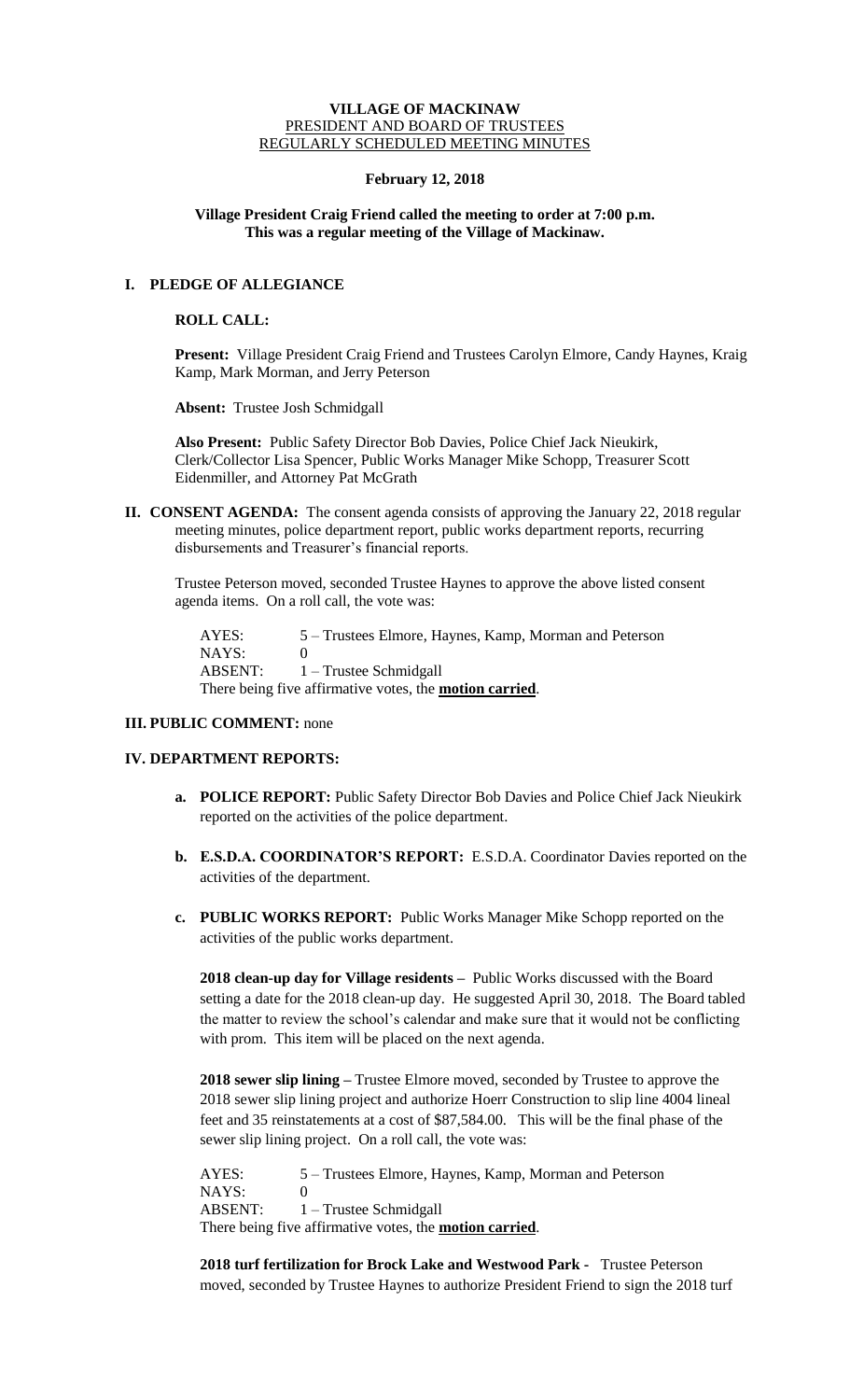fertilization program contract with Green View Landscaping Company for Brock Lake and Westwood Park. Brock Lake diamonds 1, 2, & 3 cost is \$1560.00. Westwood Park soccer field cost is \$638.00. Fertilizing these areas is listed as a responsibility of the Village in the intergovernmental agreement with Mackinaw Township Recreational Group. On a roll call, the vote was:

AYES: 5 – Trustees Elmore, Haynes, Kamp, Morman and Peterson NAYS: 0 ABSENT: 1 – Trustee Schmidgall There being five affirmative votes, the **motion carried**.

## **d. TREASURER'S REPORT:**

**Non-recurring disbursements –** Trustee Morman moved, seconded by Trustee Elmore to approve the non-recurring disbursements. On a roll call, the vote was:

AYES: 5 – Trustees Elmore, Haynes, Kamp, Morman and Peterson NAYS: 0 ABSENT: 1 – Trustee Schmidgall There being five affirmative votes, the **motion carried**.

# **V. PRESIDENT'S REPORT:**

**RT 9 speed limit –** President Friend informed the Board that he has received a report that shows the accidents that have been reported on RT 9 along the Village of Mackinaw. This information will be useful for requests made to IDOT regarding RT 9 along the Village.

### **VI. LOCAL LIQUOR CONTROL COMMISSIONER'S REPORT:** none

#### **VII. TRUSTEES' REPORT:**

**Zoning Board recommendation to the Village Board regarding lean-to structures within the Village limits –** Trustee Kamp moved, seconded by Trustee Elmore to have the Zoning Board of Appeals hold a public hearing to add the definition of a lean-to structure to the Village Code. The definition will bring clarity to the Code which will assist the Zoning Officer when issuing building permits. On a roll call, the vote was:

AYES: 5 – Trustees Elmore, Haynes, Kamp, Morman and Peterson NAYS: 0 ABSENT: 1 – Trustee Schmidgall There being five affirmative votes, the **motion carried**.

**Brock Lake improvements –** Trustee Elmore updated the Board that the Finance Committee will begin ear marking from the general fund \$2500 per month for Brock Lake improvements. This will continue for 6 months and then the Finance Committee will review the funds.

**Job Codes** – Trustee Morman asked that training hours be listed on employee time cards. The Clerk will see that this is done.

**Community Center tenant leases –** The Board would like the tenant leases for the community center reviewed and updated. Attorney Pat McGrath will review and bring the matter back to the Board.

#### **VIII. ATTORNEY'S REPORT:** none

### **IX. EXECUTIVE SESSION:**

Executive session – At 8:05 p.m. Trustee Peterson moved, seconded by Trustee Morman to enter into executive session to discuss a personnel issue of the police department as per section 2(c) (5) of the open meeting act. Village Board, Clerk, Public Safety Director, Police Chief and Attorney to be present during the meeting. On a roll call, the vote was:

| AYES:   | 5 – Trustees Elmore, Haynes, Kamp, Morman and Peterson |
|---------|--------------------------------------------------------|
| NAYS:   |                                                        |
| ABSENT: | $1 -$ Trustee Schmidgall                               |